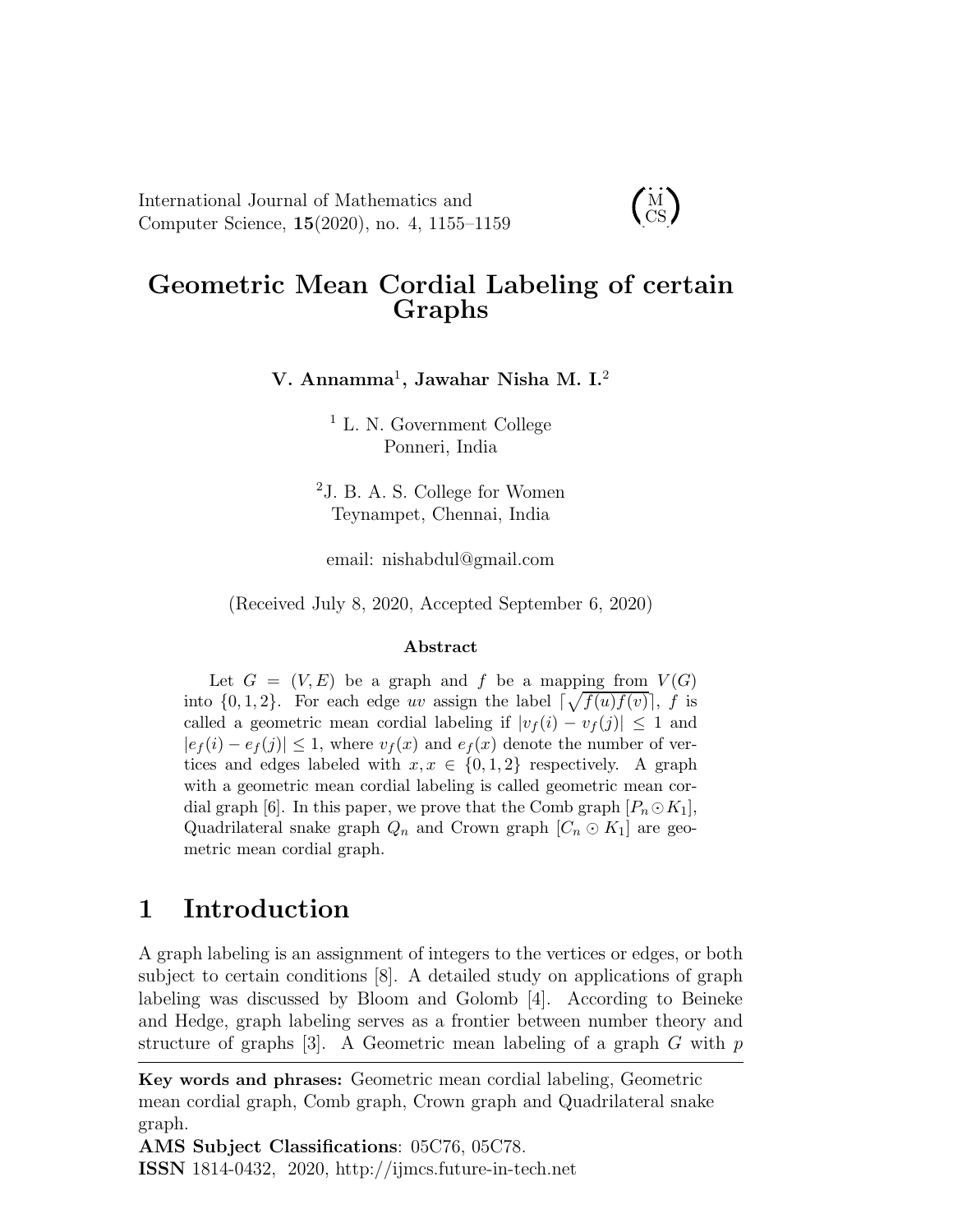vertices and q edges is an injective function  $f: V(G) \to \{1, 2, ..., q + 1\}$ such that the induced edge labeling  $f^* : E(G) \to \{1, 2, ..., q\}$  defined as  $f^*(uv) = \lceil \sqrt{f(u)f(v)} \rceil$  or  $\lceil \sqrt{f(u)f(v)} \rceil$  is bijective [10]. Let  $G = (V, E)$  be a graph. For an edge  $e = uv$ , the induced edge labeling  $f^* : E(G) \to \{0, 1\}$ is given by  $f^*(e) = |f(u)f(v)|$ . A binary vertex labeling of a graph G is called a Cordial Labeling, if  $|v_f(0) - v_f(1)| \leq 1$  and  $|e_f(0) - e_f(1)| \leq 1$ . A graph G is cordial if it admits cordial labeling [5]. Let  $G = (V, E)$  be a graph and f be a mapping from  $V(G) \rightarrow \{0, 1, 2\}$ . For each edge uv assign the label  $\lceil \sqrt{f(u)f(v)} \rceil$ , f is called a geometric mean cordial labeling if  $|v_f(i) - v_f(j)| \leq 1$  and  $|e_f(i) - e_f(j)| \leq 1$ , where  $v_f(x)$  and  $e_f(x)$  denote the number of vertices and edges labeled with  $x, x = \{0, 1, 2\}$  respectively. A graph with a geometric mean cordial labeling is called geometric mean cordial graph [6].

## 2 Comb Graph

**Definition 2.1.** [9] The Comb graph  $[P_n \odot K_1]$  is the graph obtained from a path  $P_n$  by attaching a pendent edge to each vertex of the path  $P_n$ .

**Theorem 2.2.** The Comb graph  $[P_n \odot K_1]$  is a geometric mean cordial graph.

*Proof.* Let G be a Comb Graph  $[P_n \odot K_1]$  with the vertex set  $V(G)$  =  $\{v_1, v_2, v_3, v_n, u_1, u_2, u_3, \ldots, u_n\},$  i.e.  $V(G) = \{v_i, u_i/1 \leq i \leq n\},$  where  $v_i$  represents the vertices of the path and  $u_i$  represents the pendent vertices corresponding to each  $v_i$  respectively and the edge set be  $E(G)$  =  ${v_1v_2, v_2v_3, v_3v_4, \ldots, v_{n-1}v_n} \cup {v_1u_1, v_2u_2, v_3u_3, \ldots, v_{n-1}u_{n-1}, v_nu_n},$ i.e.  $E(G) = \{v_i v_{i+1}/1 \leq i \leq n-1\} \cup \{v_i u_i/1 \leq i \leq n\}.$ 

Define  $f: V(G) \to \{0, 1, 2\}$  as follows: Case (i):  $n \equiv 0 \pmod{3}$ . Let  $n = 3t, t \geq 1$ 

$$
f(v_i) = \begin{cases} 0, 1 \le i \le t \\ 1, t + 1 \le i \le 2t \\ 2, 2t + 1 \le i \le 3t \end{cases}, f(u_i) = \begin{cases} 0, 1 \le i \le t \\ 1, t + 1 \le i \le 2t \\ 2, 2t + 1 \le i \le 3t \end{cases}
$$

Then  $v_f(0) = v_f(1) = v_f(2) = 2t$  and  $e_f(0) = e_f(2) = 2t$ ,  $e_f(1) = 2t - 1$ .

Case (ii):  $n \equiv 1 \pmod{3}$ . Let  $n = 3t + 1, t \ge 1$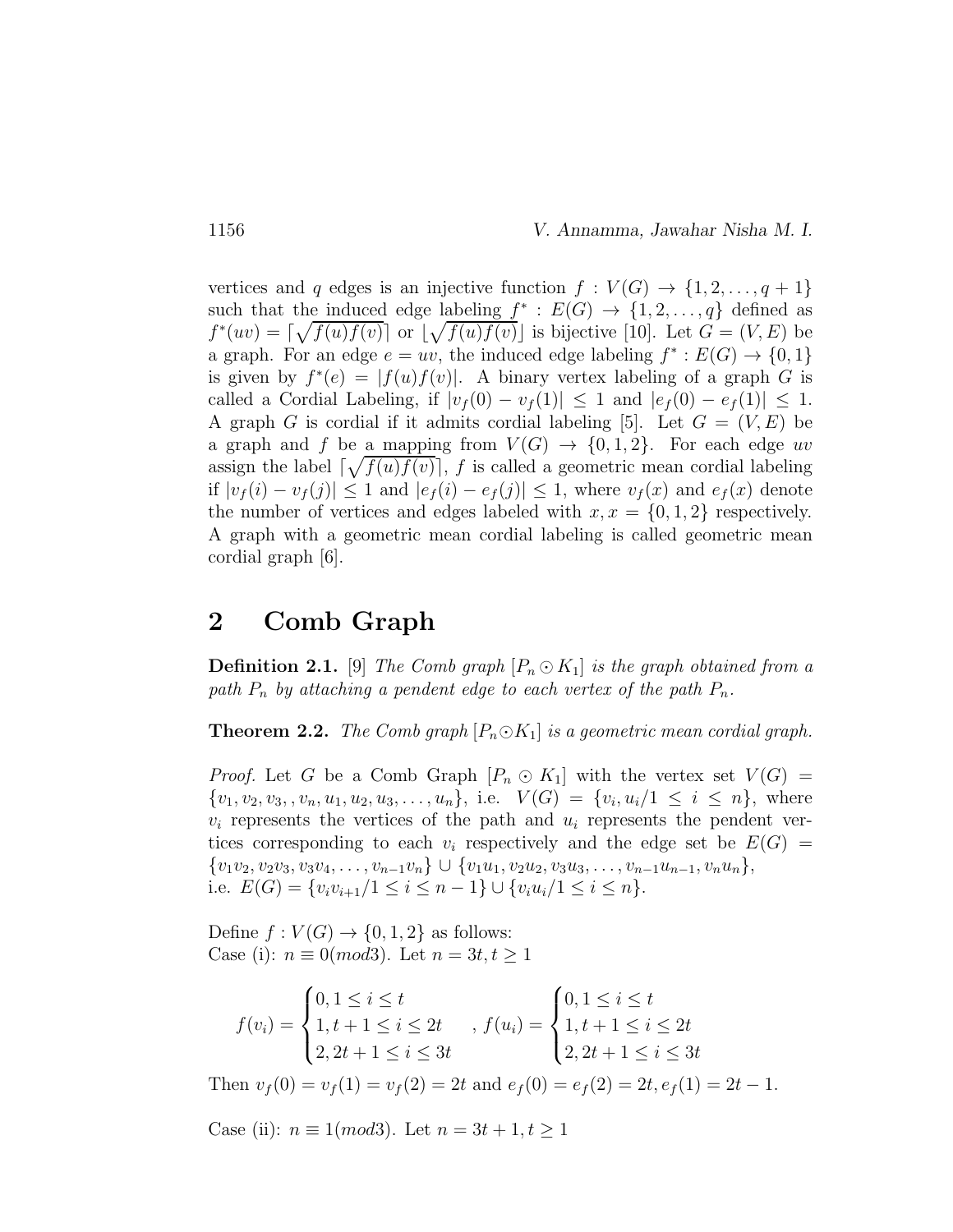Geometric Mean Cordial Labeling of certain Graphs 1157

$$
f(v_i) = \begin{cases} 0, 1 \le i \le t \\ 1, t+1 \le i \le 2t+1 \\ 2, 2t+2 \le i \le 3t+1 \end{cases}, f(u_i) = \begin{cases} 0, 1 \le i \le t \\ 1, t+1 \le i \le 2t \\ 2, 2t+1 \le i \le 3t+1 \end{cases}
$$

Then  $v_f(0) = 2t, v_f(1) = v_f(2) = 2t+1$  and  $e_f(0) = e_f(1) = 2t, e_f(2) = 2t+1$ .

Case (iii):  $n \equiv 2 \pmod{3}$ . Let  $n = 3t + 2, t \ge 1$ 

$$
f(v_i) = \begin{cases} 0, 1 \le i \le t + 1 \\ 1, t + 1 \le i \le 2t + 2 \\ 2, 2t + 3 \le i \le 3t + 2 \end{cases}, f(u_i) = \begin{cases} 0, 1 \le i \le t + 1 \\ 1, t + 2 \le i \le 2t + 1 \\ 2, 2t + 2 \le i \le 3t + 2 \end{cases}
$$

Then  $v_f(0) = v_f(2) = 2t+1$ ,  $v_f(1) = 2t+2$  and  $e_f(0) = e_f(1) = e_f(2) = 2t+1$ .

From all of the above three cases, we see that  $|v_f(i) - v_f(j)| \leq 1$  and  $|e_f(i) - e_f(j)| \leq 1$  for all  $i, j \in \{0, 1, 2\}$ . Hence, the Comb graph  $[P_n \odot K_1]$  is a geometric mean cordial graph.  $\Box$ 

## 3 Crown Graph

**Definition 3.1.** [7] The Crown graph  $[C_n \odot K_1]$  is the graph obtained by attaching a pendent edge to each vertex of the cycle  $C_n$ .

**Theorem 3.2.** The Crown graph  $[C_n \odot K_1]$  is a geometric mean cordial graph if  $n \equiv 1, 2 \pmod{3}$ 

*Proof.* Let G be a Crown graph  $[C_n \odot K_1]$  with the vertex set  $V(G)$  =  $\{v_1, v_2, v_3, \ldots, v_n, u_1, u_2, u_3, \ldots, u_n\}$ ; i.e.,  $V(G) = \{v_i, u_i/1 \le i \le n\}$ , where  $v_i$  represents the vertices of the cycle and  $u_i$  represents the pendent vertices corresponding to each  $v_i$  respectively and the edge set

 $E(G) = \{v_1v_2, v_2v_3, v_3v_4, \ldots, v_{n-1}v_n, v_nv_1\} \cup \{u_1v_1, u_2v_2, u_3v_3, \ldots, u_{n-1}v_{n-1}, u_nv_n\};$ 

i.e.,  $E(G) = \{v_i v_{i+1}/1 \le i \le n-1\} \cup \{v_n v_1\} \cup \{u_i v_i/1 \le i \le n\}$ . Let *l* denote the number of vertices and k the number of edges  $[C_n \odot K_1]$ . Here  $k = l$ .

Define  $f: V(G) \to \{0, 1, 2\}$  as follows:

Case (i):  $n \equiv 1 \pmod{3}$ . Let  $n = 3t + 1, t \ge 1$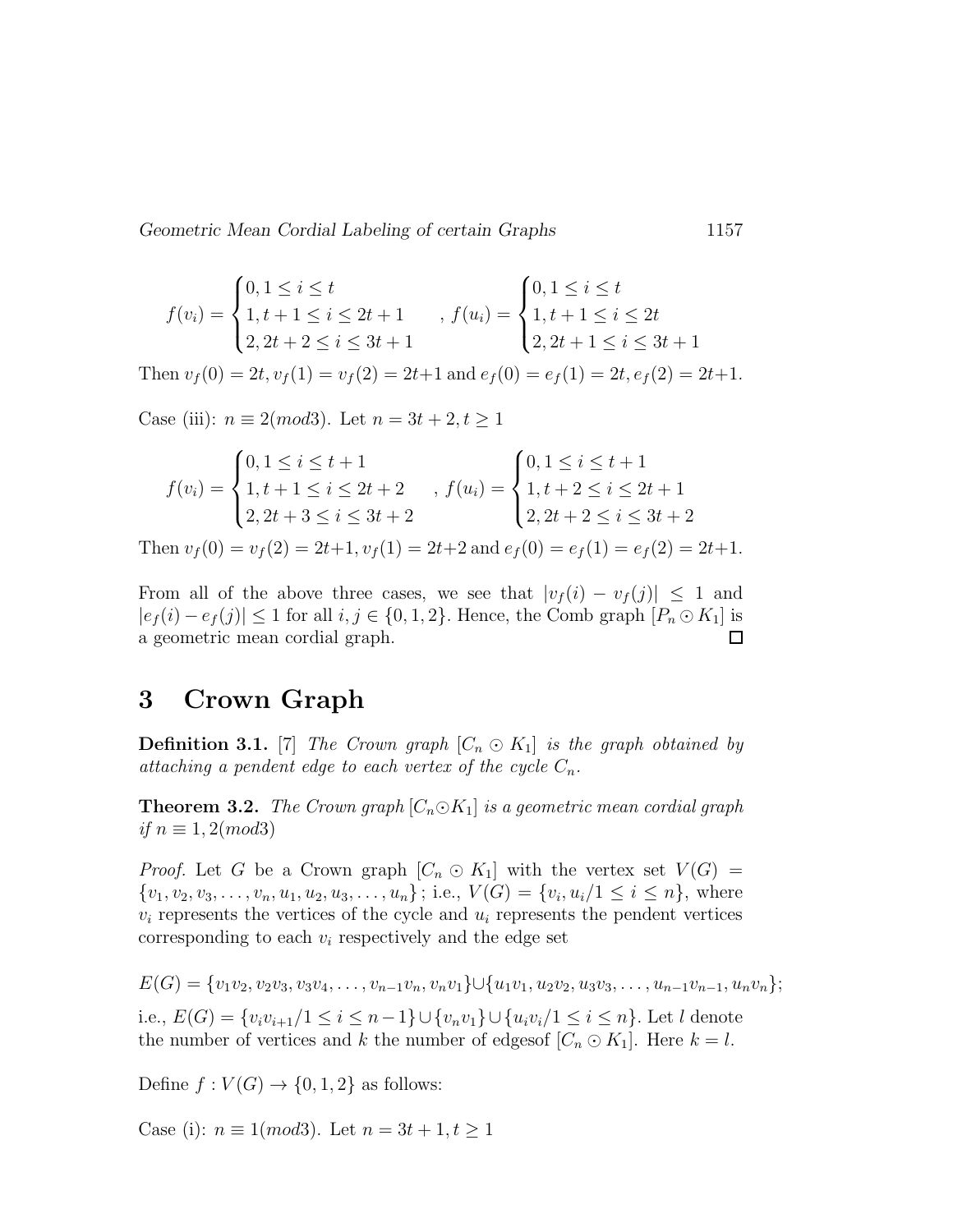1158 V. Annamma, Jawahar Nisha M. I.

$$
f(v_i) = \begin{cases} 0, 1 \le i \le t \\ 1, t+1 \le i \le 3t+1 \end{cases}, f(u_i) = \begin{cases} 0, 1 \le i \le t \\ 2, t+1 \le i \le 3t+1 \end{cases}
$$

Then  $l \equiv 2 \pmod{3}$ ; i.e.,  $l = 3s + 2$ . So  $v_f(0) = s$ ,  $v_f(1) = v_f(2) = s + 1$ and  $e_f(0) = e_f(2) = s + 1, e_f(1) = s$ .

Case (ii):  $n \equiv 2 \pmod{3}$ . Let  $n = 3t + 2, t \ge 1$ 

$$
f(v_i) = \begin{cases} 0, 1 \le i \le t \\ 1, t+1 \le i \le 3t+2 \end{cases}, f(u_i) = \begin{cases} 0, 1 \le i \le t+1 \\ 2, t+2 \le i \le 3t+2 \end{cases}
$$

Then  $l \equiv 1 \pmod{3}$ ; i.e.,  $l = 3s + 1$ , so  $v_f(0) = v_f(2) = s$ ,  $v_f(1) = s + 1$  and  $e_f(0) = s + 1, e_f(1) = e_f(2) = s.$ 

From the above two cases, we see that  $|v_f(i)-v_f(j)| \leq 1$  and  $|e_f(i)-e_f(j)| \leq$ 1 for all  $i, j \in \{0, 1, 2\}$ . Hence, te Crown graph  $[C_n \odot K_1]$  is a geometric mean cordial graph.  $\Box$ 

### 4 Quadrilateral Snake Graph

**Definition 4.1.** [1] The Quadrilateral snake graph  $Q_n$  is obtained from the path  $P_n$  by replacing every edge of a path by a cycle  $C_4$ .

**Theorem 4.2.** The Quadrilateral snake graph  $Q_n$  is a geometric mean cordial graph.



Figure 1: Quadrilateral Snake Graph Q<sup>7</sup>

Here  $v_f(0) = v_f(2) = 6$ ,  $v_f(1) = 7$ , and  $e_f(0) = e_f(2) = e_f(1) = 8$ . Therefore  $|v_f(i) - v_f(j)| \le 1$  and  $|e_f(i) - e_f(j)| \le 1$  for all  $i, j \in \{0, 1, 2\}$ .